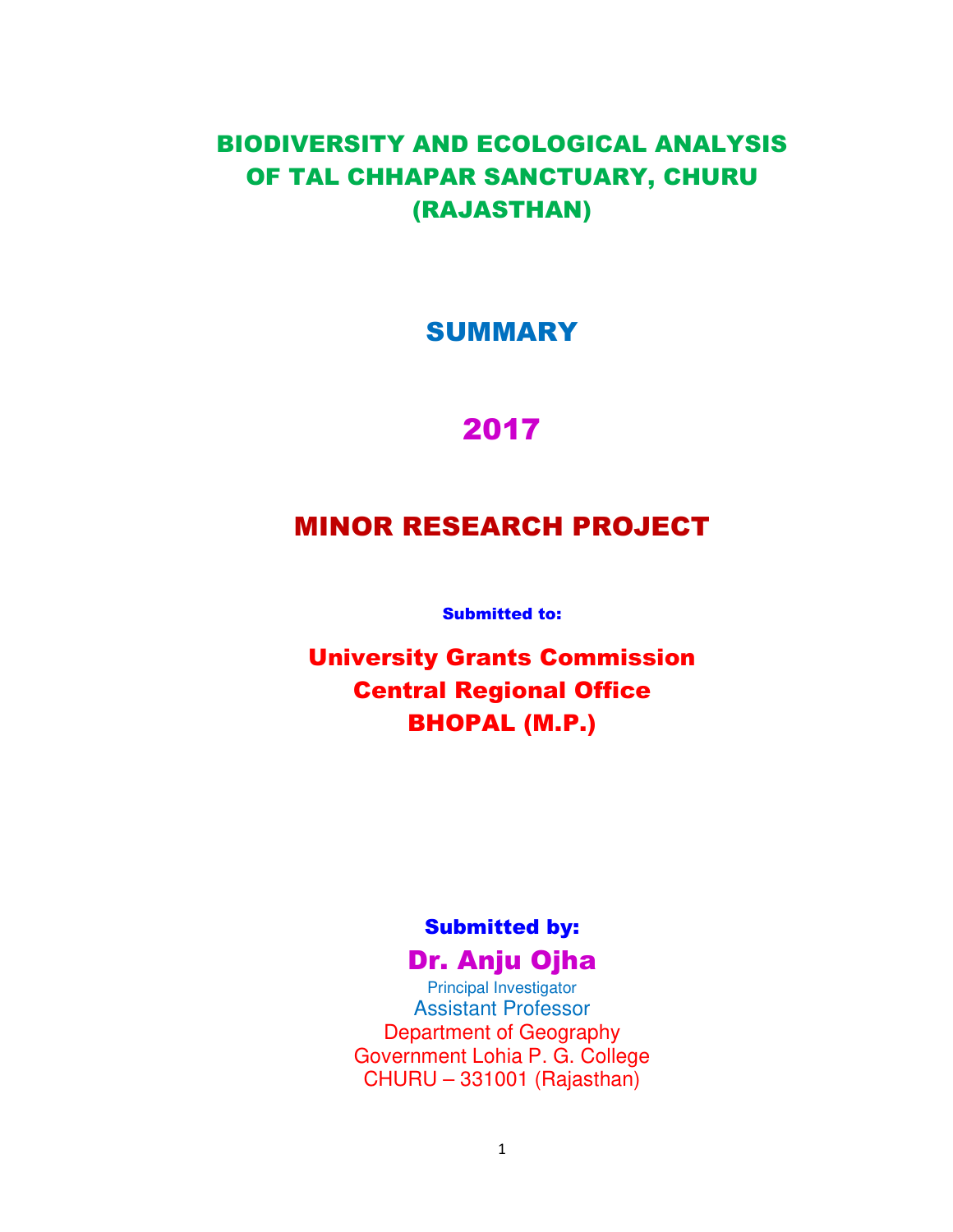#### **SUMMARY**

India is one of the 17 mega diverse countries of the world. With only 2.4 percent of the world's land area, 17.7 percent of the world's human population and 18 percent livestock, it contributes about 8 percent of the known global biodiversity, however, putting enormous demands on our natural resources. India is known for its rich heritage of biodiversity. It is one of the recognized mega diverse countries of the world. With an area of about 329 mha, India is seventh largest country in the world. So far, 45,968 species of plants and 91,364 species of animals have been documented. At the global level, 2,78,900 species of microorganisms have been described so far, out of the estimated 3.75 million extant species. The varied edaphic, climatic and topographic conditions have resulted in a wide range of ecosystems and habitats such as forests, grasslands, wetlands, coastal and marine ecosystems, and deserts which in turn have contributed to immense biological diversity with large variation in species of plants, animals and microbes. Conserving biodiversity is basic to our survival and well-being and using it sustainably, forms part of the Indian culture and lifestyle. Biodiversity and ecosystem services provided by it contribute to poverty eradication and national development.

#### **Study Area:**

Churu the district headquarters is situated in the north eastern part of Rajasthan where mostly desertic conditions are prevailed. It is covers an area of 6.94 square km. and having population of 2,041,172 as per Census 2011. This district falls in the desert tract known as 'Thar'. The sanctuary lies in the Sujangarh Tehsil which is located in the north eastern part of the Thar desert at a latitude 27 $\degree$  42' north and longitude 74 $\degree$  20' east at a height of about 286.6 meters from mean sea level. The sanctuary lies on Nokha-Sujangarh state highways at a distance of 85 km. from Churu, 160 km. from Bikaner and 200 km. from Jaipur. Tal Chhapar Sanctuary is located in the Churu district of north western Rajasthan in the Shekhawati region of India. The nearest railway station is Chappar which lies on Degana-Churu-Rewari broad gauge line of north western railways. It is known for black bucks and is also home to a variety of birds.

The Tal Chhapar sanctuary is located on the fringe of the Great Indian Desert. Tal Chhapar nestles a unique refuge of the most elegant Antelope encountered in India, the 'Black buck'. Tal Chhaper sanctuary, with almost flat tract and interspersed shallow low lying areas, has open grassland with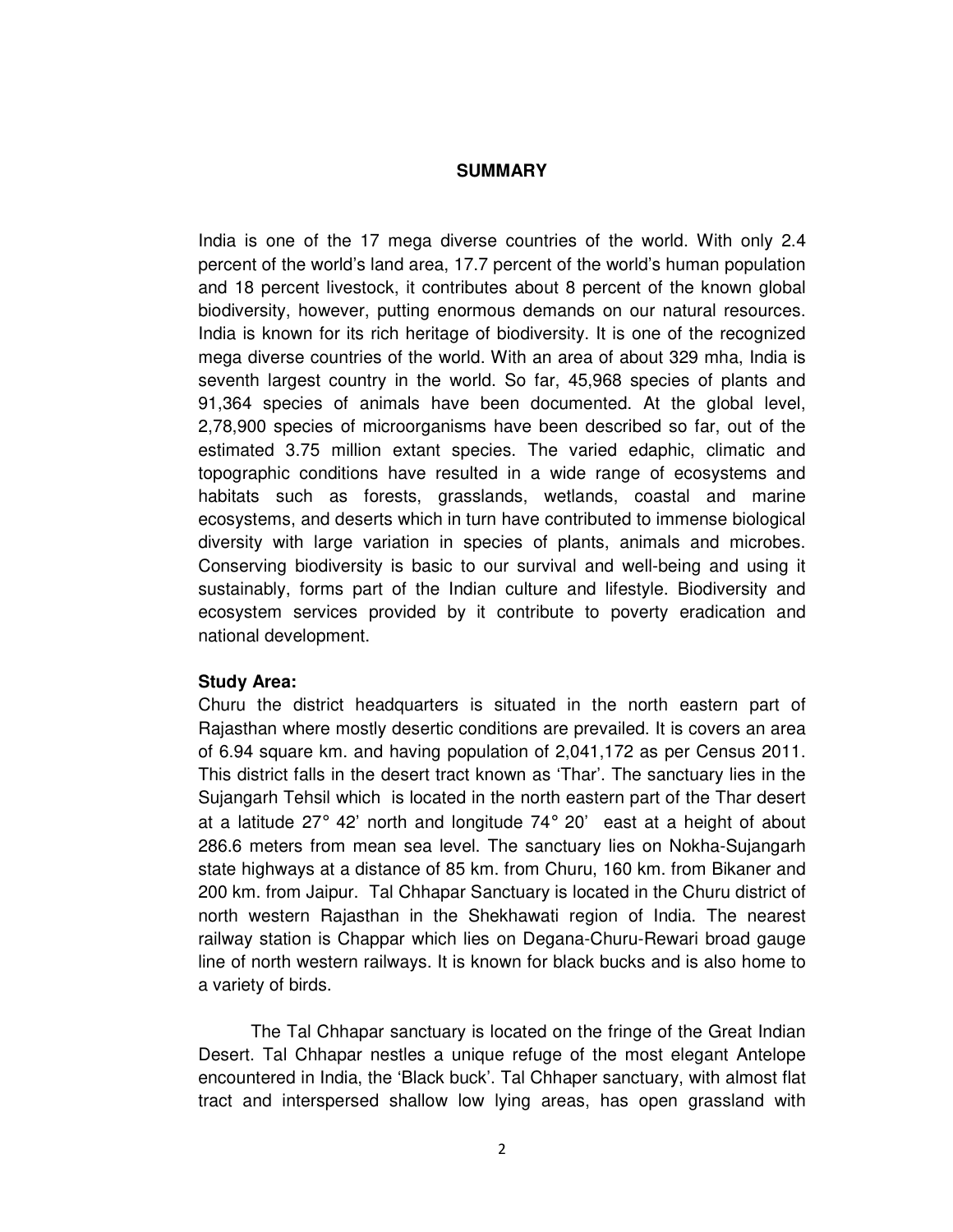scattered Acacia trees which give it an appearance of a typical Savanna. The word 'Tal' means plane land. The rain water flows through shallow low lying areas and collect in the small seasonal water ponds. It lies on the way of the passage of many migratory birds such as harriers. These birds pass through this area during September. Birds commonly seen in the sanctuary are harriers, Eastern Imperial Eagle, Tawny Eagle, Short-toed Eagle, sparrow, and Little Green Bee-eaters, Black Ibis and Demoiselle Cranes, which stay there till March. On the other hand, skylark, crested lark, Ring Dove, brown dove and blue jay are seen throughout the year.

## **Tal Chhapar Sanctuary:**

Total area of this black buck sanctuary is of 797 hectare which lies on both side of Chhapar-Sujangarh road. It is surrounded by Gopalpura, Tal Chhapar (Town), Charwas, Soorwas, Dewani, Rampura villages. In the Tal Chhapar Sanctuary, a special type of grass is found. This grass is called Mothiya locally. The word 'Mothiya' comes from the word 'Moti' or from the English word for Pearl. The shape of the seed of this grass is like very fine round shaped pearls. Mothiya has a very sweet taste. People enjoy eating it, but it is found in very small quantities. Production is only a few kilograms every season. Mothiya is also food for Black bucks and other birds which dig it from earth with their Starks. The Tal Chhapar was declared 'Reserved Area' for the protection of wild animals and birds in 1962. Over 2492 black bucks are found in almost tree less saline flat land of Tal Chhapar sanctuary. This is a natural home of black bucks. The main problems of the area are as follows:

- 1. Cutting of trees and degradation of forest.
- 2. Uncontrolled grazing.
- 3. Manmade element such as road, building watch hut etc.
- 4. Hunting of animals.
- 5. Developments around sanctuary.
- 6. Lack of infrastructure facilities like drinking water for animal, proper feeding.

## **Objectives:**

The objectives of the present study are as follows:

- i. To assess the habitat conditions of the area in regard to its terrain, physiographic, climate and soil for such factors influence the ecology of the plants and animals.
- ii. To study the spatial distribution patterns of plant communities in respect to the varied relief of the area.
- iii. To analyze the spatial distribution patterns of black buck in respect to the terrain a plant cover which is so varied in this area.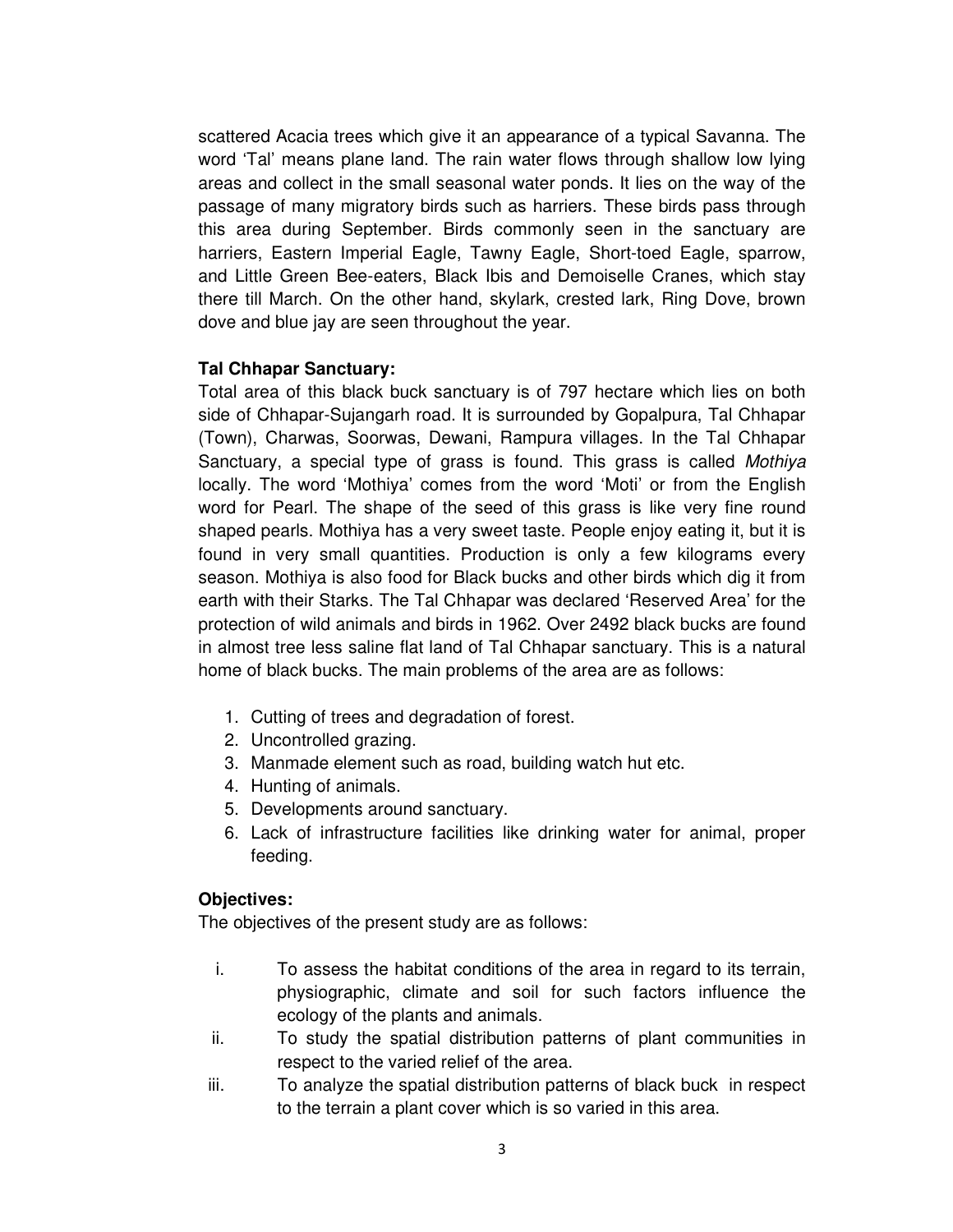iv. To suggest strategies for the ecological management plan for protection and conservation of biodiversity of this arid region.

## **Hypothesis:**

Increasing of population, industrialization and urbanisation are adversely affecting the natural vegetation and animal life of this region. Consequently, the main reason of the depletion of black buck life is the continuous decreasing feeding capacity of this fragile desert region. Therefore, the proposed ecological study of Tal Chhapar is an attempt to test the hypothesis that the continuous increasing demographic pressure and development activities are the major factors for loss of biodiversity of wild life sanctuary ecosystem.

## **Methodology:**

In order to make the study comprehensive and more analytical, both empirical and statistical methodologies have been applied for different aspects of the study. The present work has been conducted with the following methods:

- 1. Available reference material, reports, statistical data and maps.
- 2. Collected primary data through sample field survey and personal observation in surrounding village of Tal Chhapar sanctuary.
- 3. Interview through questionnaire in which the questions were framed specially to study the population, environment and development issues. For this 15 sample villages have been studied. The selection of villages was based on surrounding Tal Chhapar sanctuary village.
- 4. At the micro level the study has been done on the basis of questionnaire by personal interview method with the villager and farmers. About 25 percent of household were interviewed from each village. Thus 2000 respondents were interviewed in all 15 villages.
- 5. Secondary data collected from District Census Handbook, Churu, Statistical Abstract of Churu district, and other basic information of the area from different reports and published materials.

## **Thematic Chronology:**

The present study has been divided into six chapters, each dealing with different aspects of the study. The first chapter briefly describes the objectives of the study, hypothesis, methodology and review of literature and study area of the study. The second chapter briefly described the existing physical character of the area like location and extent, physiographic, drainage, soil, climate, land use water resources and historical background of the district. In the third chapter briefly described the demographic profile of selected villages of the study area has been studied on the basis of certain development indices like population growth, literacy, caste system, sex ratio and occupational structure. The chapter four describes about the ecological profile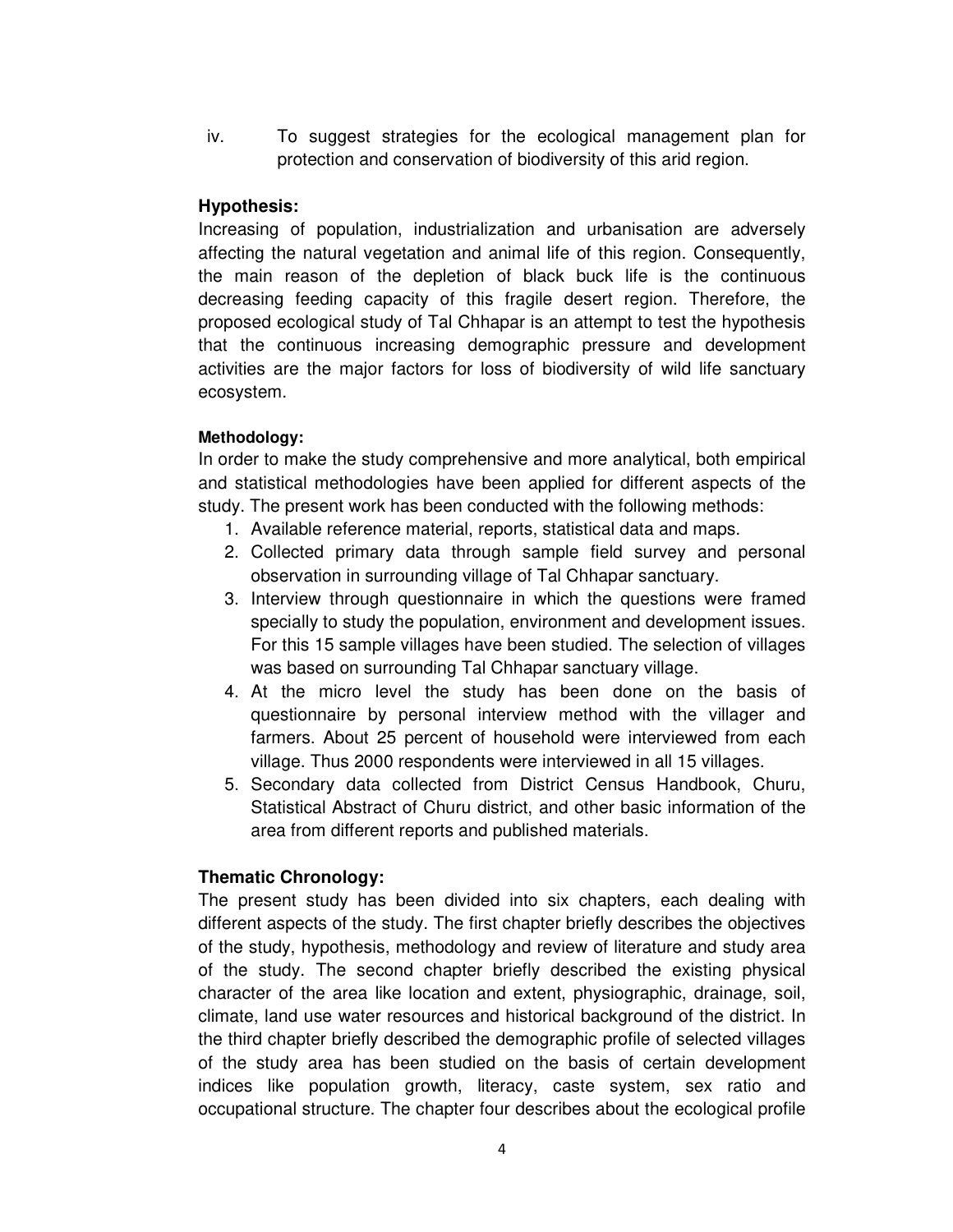of the sanctuary area. The chapter fifth explains about the field study result. In this chapter details field observation has been given with table and its description. The last chapter is on conclusion and suggestions which describes the main findings of the study and also bring out the main problem of the study area. A strategy has been worked out as a suggestive measure for improving the black buck management and quality of life. A number of suggestions have been made like fodder management, water management etc.

#### **Population Trend of Black Bucks:**

The data from 2005-06 to 2015-16 was procured and various general parameters were calculated. It is interestingly that overall Blackbuck population was 1680 heads in 2005-2006 which have been reached up to 2492 heads in 2015-16. The data suggests that almost every year population is increasing. It is estimated that percentage growth of Blackbuck is about constant in two years that is 4.38 in 2008 and 4.35 in 2009. The details are given as below.

| Year    | <b>Male</b> | <b>Female</b> | Fawn | <b>Total</b> |
|---------|-------------|---------------|------|--------------|
| 2005-06 | 589         | 853           | 238  | 1680         |
| 2006-07 | 665         | 818           | 280  | 1763         |
| 2007-08 | 660         | 820           | 267  | 1747         |
| 2008-09 | 669         | 835           | 323  | 1827         |
| 2009-10 | 692         | 876           | 342  | 1910         |
| 2010-11 | 711         | 904           | 408  | 2025         |
| 2011-12 | 757         | 842           | 457  | 2206         |
| 2012-13 | 905         | 862           | 444  | 2311         |
| 2013-14 | 764         | 1174          | 455  | 2393         |
| 2014-15 | 846         | 1166          | 423  | 2435         |
| 2015-16 | 867         | 1191          | 434  | 2492         |

**Table 1: Population of Blackbuck, 2005-06 to 2015-16** 

Source: Tal Chhapar Black Buck Sanctuary

#### **Perception of Villagers**

There has been increasing realization that forests provide numerous benefits to mankind including improvement of the quality of environment. Forests provide goods and services and maintain life support systems like timber, fuel wood, fodder, and a wide range of non-timber products. Further, forests are a source of natural habitat for biodiversity and repository of genetic wealth; provide means for recreation and opportunity for eco-tourism. In addition, forests help in watershed development, regulate water regime, conserve soil, and control floods. They contribute to process of carbon sequestration and act as carbon sink, which is important for reduction of greenhouse gases and global warming. In ecologically sensitive areas like mountains, as well as river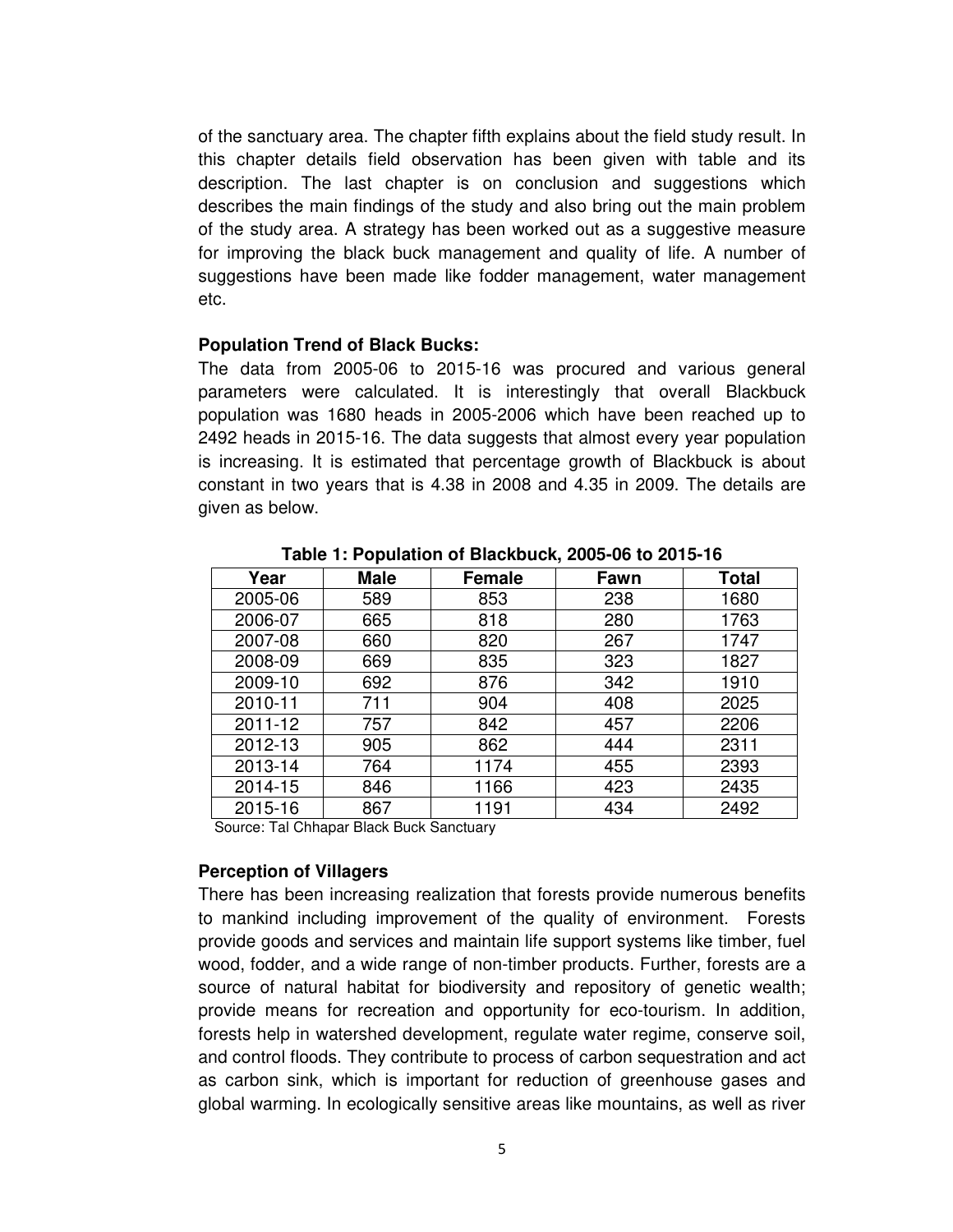catchments, forests play an important role for prevention of floods etc. Degradation of forest resources has a detrimental effect on soil, water and climate, which in turn affects human and animal life. This has created global concern for protection and preservation of forests. It is important to recognize that the benefits of natural forests are rather different than man-made forests. The ecological benefits of natural forests are difficult to replicate in a manmade forest. Functions like carbon-sequestration, would depend on topography, soil conditions, density of forests, etc. The functions of forests both for the natural system as well as the social dimensions can be briefly seen in the following statement. It may be mentioned that while natural forests provide for all these functions, only some of these benefits may arise from man-made forests.

### **Population of Surveyed Villages:**

The detailed survey was conducted in all 15 villages of the sanctuary area nearby village. Total population in all 15 villages is 42946. Out of which 21824 are male and 21122 are female. The numbers of household are 6981 in all 15 villages. The highest populated village is Chadwas i.e. 6945 persons. The lowest populated village is Bidas i.e. 401 persons. The following table shows the population structure of surveyed villages.

| #   | <b>Village Name</b> | Total population | No. of Households |
|-----|---------------------|------------------|-------------------|
| 1.  | Benath Umji         | 710              | 110               |
| 2.  | Benatha Jogliya     | 2130             | 341               |
| 3.  | <b>Bidas</b>        | 401              | 65                |
| 4.  | <b>Bothiyabas</b>   | 1679             | 276               |
| 5.  | Chadwas             | 6945             | 1204              |
| 6.  | Dewani              | 1851             | 315               |
| 7.  | Dhatri              | 3169             | 523               |
| 8.  | Dunkar              | 3790             | 529               |
| 9.  | Gopalpura           | 6156             | 983               |
| 10. | Jaitasar            | 5631             | 943               |
| 11. | Jogliya             | 5203             | 798               |
| 12. | Rampur              | 1295             | 212               |
| 13. | Randhisar           | 2734             | 481               |
| 14. | Soorwas             | 863              | 143               |
| 15. | Upadhiya            | 389              | 58                |
|     |                     | 42946            | 6981              |

**Table 2: Population of Surveyed Village of Sujangarh Tehsil, 2011** 

Source: Collected from Gram Panchayat Office.

#### **Local Climate Suitability:**

The following table shows the local climate suitability for black bucks. The total numbers of respondents were 2000 from 15 village of Sujangarh tehsil.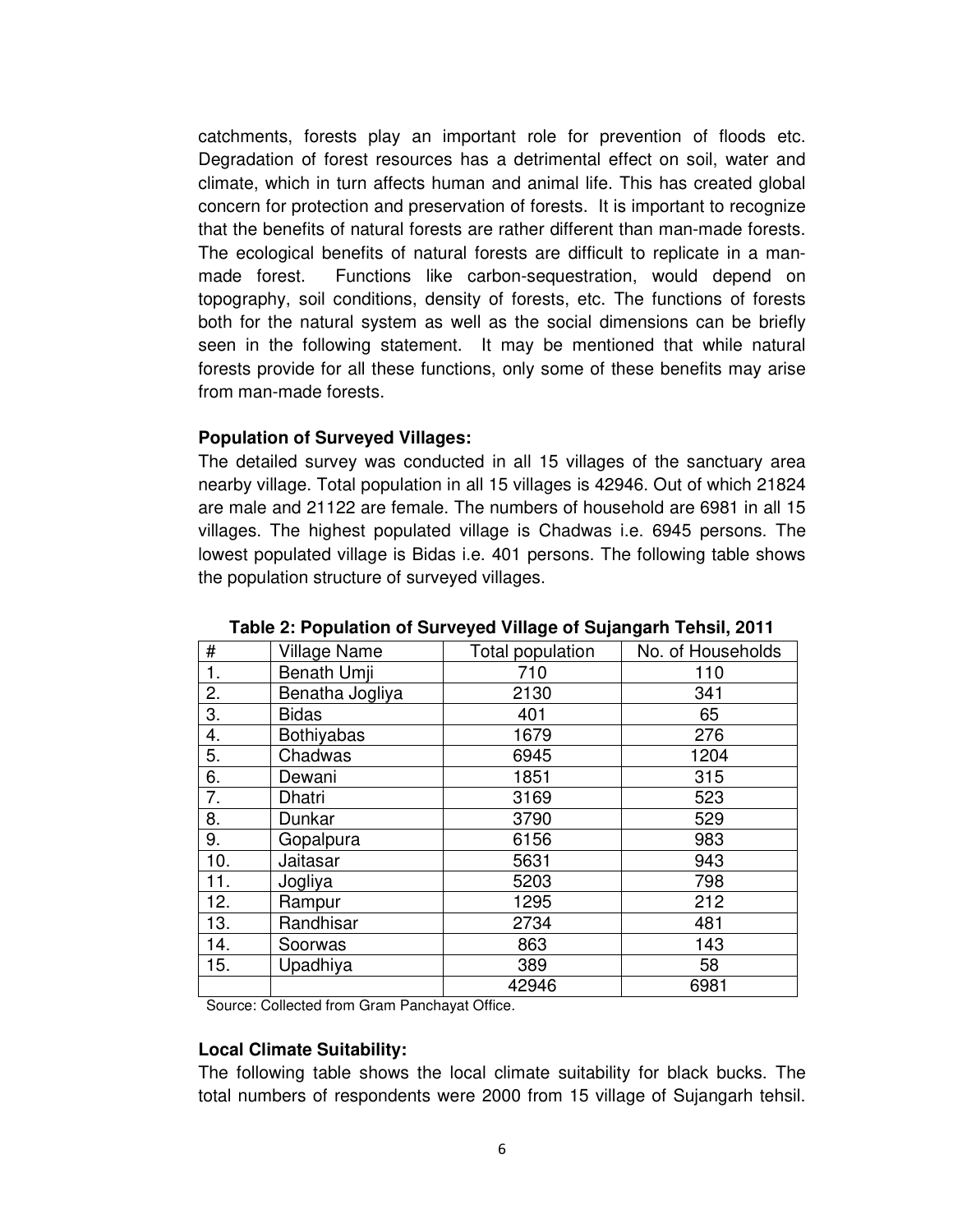Most of villages are situated surrounding the sanctuary. About 69.50 percent male and 54.70 percent female respondents reported that local climate is suitable for black bucks. Whereas 12.90 percent male and 16.40 percent female respondents reported that local climate is not suitable for black buck. On the other hand 17.60 percent male and 28.90 percent female were reported that they don't know about the climate suitability for black bucks. If we go for total respondents response it comes 62.10 percent male are positive, 14.65 percent respondents are negative and 23.25 percent respondents don't have any idea about the climate suitability for black bucks. It is clear from the table that 62 percent people are aware about the climate suitability. But 23 percent respondents were didn't know about the climate suitability for black bucks. Even they were not able to link between black buck and climate suitability.

| Category   | <b>Response Number</b> |        |       | <b>Response Percent</b> |        |       |  |
|------------|------------------------|--------|-------|-------------------------|--------|-------|--|
|            | Male                   | Female | Total | Male                    | Female | Total |  |
| Yes        | 695                    | 547    | 1242  | 69.50                   | 54.70  | 62.10 |  |
| <b>No</b>  | 129                    | 164    | 293   | 12.90                   | 16.40  | 14.65 |  |
| Don't Know | 176                    | 289    | 465   | 17.60                   | 28.90  | 23.25 |  |
| Total      | 1000                   | 1000   | 2000  | 100.0                   | 100.0  | 100.0 |  |

**Table 3: Local Climate Suitability for Black buck** 

Source: Based on field survey

### **Physiography Suitability:**

The following table shows physiography suitability for black bucks in the sanctuary. About 58.30 percent respondents reported that physiography is suitable for black bucks in the sanctuary area. Whereas 15.50 percent said that physiography is not suitable for the black buck. On the contrary 26.20 percent respondents reported they don't know about the physiography suitability for black buck. Whereas if we compare male and female responses it is noticed that female members of this area are less aware than male members.

| Category   | <b>Response Number</b> |        |       | <b>Response Percent</b> |        |       |
|------------|------------------------|--------|-------|-------------------------|--------|-------|
|            | Male                   | Female | Total | Male                    | Female | Total |
| Yes        | 689                    | 477    | 1166  | 68.90                   | 47.70  | 58.30 |
| <b>No</b>  | 172                    | 138    | 310   | 17.20                   | 13.80  | 15.50 |
| Don't Know | 139                    | 385    | 524   | 13.90                   | 38.50  | 26.20 |
| Total      | 1000                   | 1000   | 2000  | 100.0                   | 100.0  | 100.0 |

**Table 4: Tal Chhapar Physiography Suitability for Black buck** 

Source: Based on field survey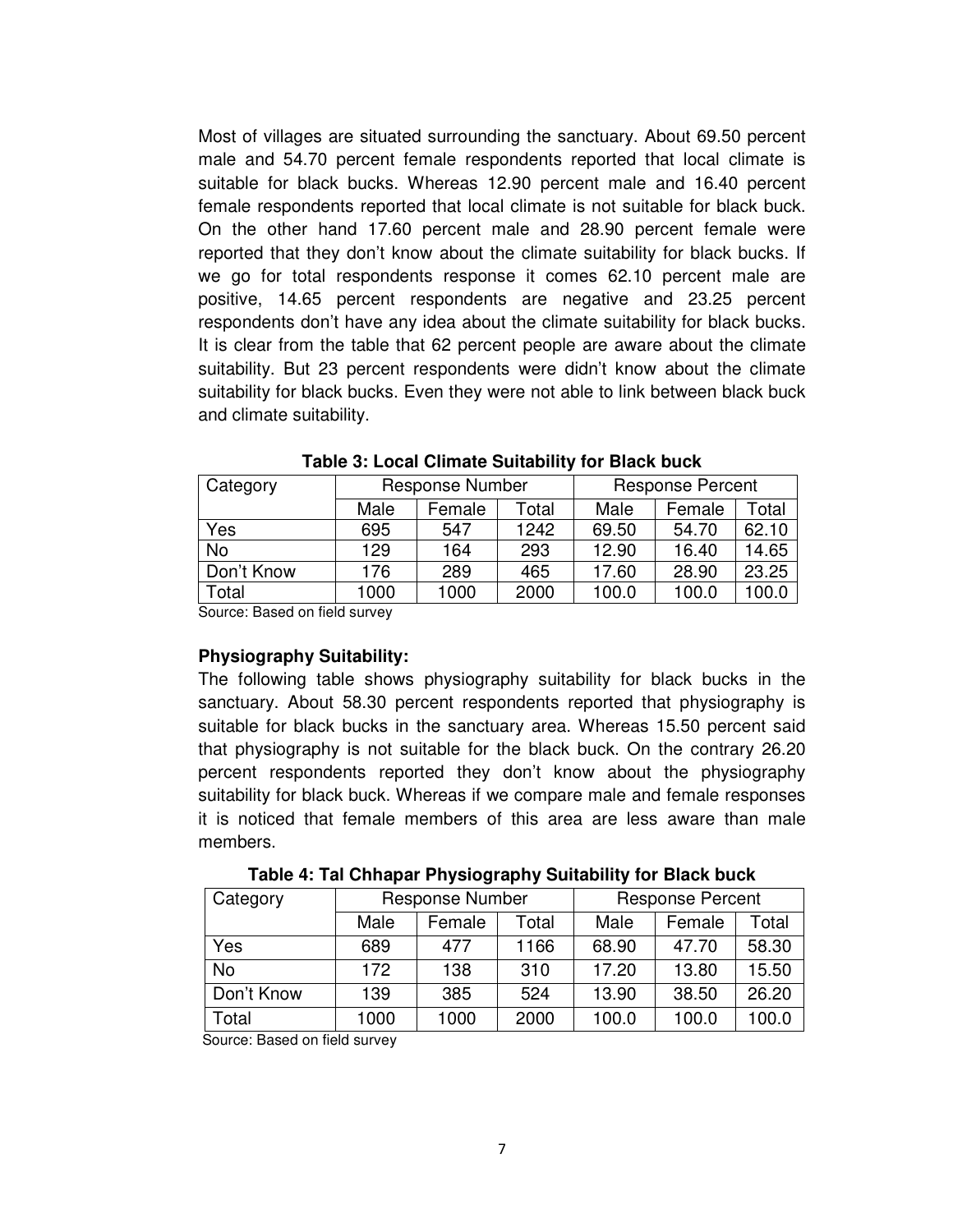## **People's Awareness about Notified Black buck Sanctuary:**

The table shows about people's awareness about notified black buck sanctuary by government. About 67.70 percent male and 17.80 percent female respondents were aware about notified area of Tal Chhapar sanctuary. About 14.50 percent respondents don't know government notification. It is clear from the table that female members are less aware about the government notification but male members are more aware about government notification.

| Category   | <b>Response Number</b> |        |       | <b>Response Percent</b> |        |       |
|------------|------------------------|--------|-------|-------------------------|--------|-------|
|            | Male                   | Female | Total | Male                    | Female | Total |
| Yes        | 732                    | 622    | 1354  | 73.20                   | 62.20  | 67.70 |
| No         | 173                    | 183    | 356   | 17.30                   | 18.30  | 17.80 |
| Don't Know | 95                     | 195    | 290   | 9.50                    | 19.50  | 14.50 |
| Total      | 1000                   | 1000   | 2000  | 100.0                   | 100.00 | 100.0 |

| Table 5: People's Awareness about Black Buck Sanctuary by Government |  |
|----------------------------------------------------------------------|--|
|                                                                      |  |

Source: Based on field survey

### **Knowledge about types of Plants in Sanctuary Area:**

The data reflects about the people's knowledge regarding different kinds of plants available in the sanctuary area. About 67.70 percent respondents reported that they are well known about the plants available in the sanctuary area. The male and female are both very well aware about the plants available in the sanctuary area. Whereas 23.80 percent respondents don't know the variety of plants available in the sanctuary area. Apart from this 8.50 percent respondents reported that they don't know anything about this.

| Category   | <b>Response Number</b> |        |       | <b>Response Percent</b> |        |       |
|------------|------------------------|--------|-------|-------------------------|--------|-------|
|            | Male                   | Female | Total | Male                    | Female | Total |
| Yes        | 721                    | 633    | 1354  | 72.10                   | 63.30  | 67.70 |
| No         | 214                    | 262    | 476   | 21.40                   | 26.20  | 23.80 |
| Don't Know | 65                     | 105    | 170   | 6.50                    | 10.50  | 8.50  |
| Total      | 1000                   | 1000   | 2000  | 100.0                   | 100.0  | 100.0 |

**Table 6: Knowledge about types of Plants in Sanctuary Area** 

Source: Based on field survey

## **Increasing Black Buck Population:**

The following table depicts about the increasing number of black bucks in the sanctuary. In this regard the results are very specific. About 44.75 percent respondents said those populations of black bucks are increasing. Whereas 30.10 respondents thought that black bucks population are not increasing. On the contrary 25.15 percent respondents have no idea about the increasing black buck population.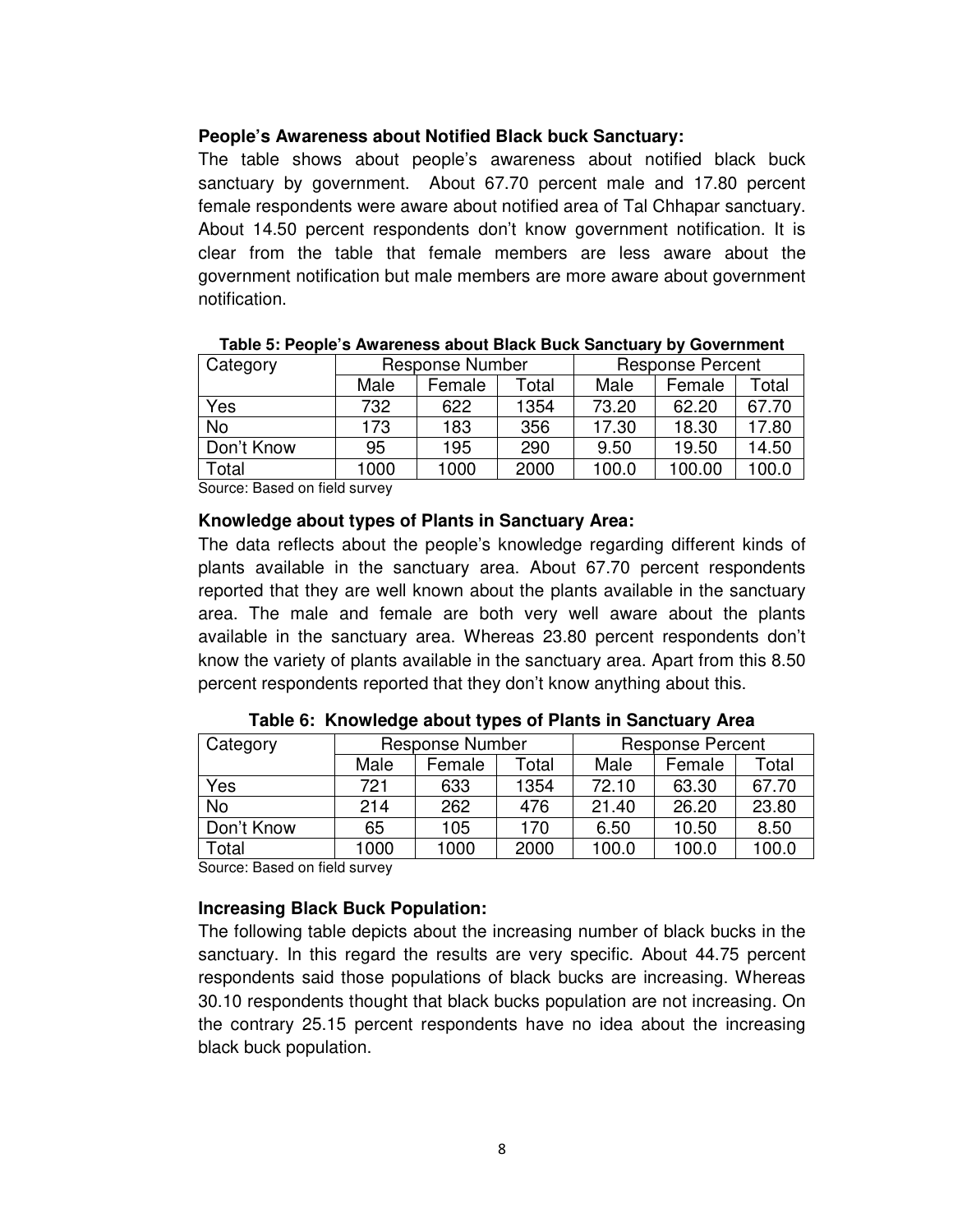| Category   |      | Response Number |       | <b>Response Percent</b> |        |       |
|------------|------|-----------------|-------|-------------------------|--------|-------|
|            | Male | Female          | Total | Male                    | Female | Total |
| Yes        | 498  | 397             | 895   | 49.80                   | 39.70  | 44.75 |
| No         | 364  | 238             | 602   | 36.40                   | 23.80  | 30.10 |
| Don't Know | 138  | 365             | 503   | 13.80                   | 36.50  | 25.15 |
| Total      | 1000 | 1000            | 2000  | 100.0                   | 100.0  | 100.0 |

#### **Table 7: Increasing Black Buck Population**

Source: Based on field survey

### **Spatial Terrain affects the freely walking of Black Buck:**

The spatial terrain also affects the freely walking of black buck in the sanctuary area. The following table shows the respondents related to free walking of black buck in the sanctuary. About 28.90 percent respondents reported that the terrain of the area affects the free movements of the black buck. Whereas 38 percent respondents reported that the terrain of the area don't affects the free movement of the black buck. Apart from this 33.10 percent respondents point out that they don't have any idea about this. It may be affected or may not be affected the free movement of the black buck in the sanctuary area. The details are given in the following table.

| Category   | Response Number |        |       | <b>Response Percent</b> |        |       |
|------------|-----------------|--------|-------|-------------------------|--------|-------|
|            | Male            | Female | Total | Male                    | Female | Total |
| Yes        | 346             | 232    | 578   | 34.60.                  | 23.20  | 28.90 |
| <b>No</b>  | 368             | 392    | 760   | 36.80                   | 39.20  | 38.00 |
| Don't Know | 286             | 376    | 662   | 28.60                   | 37.60  | 33.10 |
| Total      | 1000            | 1000   | 2000  | 100.0                   | 100.0  | 100.0 |

**Table 8: Spatial Terrain affects the freely walking of Black buck** 

Source: Based on field survey

### **Sufficient Greenery:**

The greenery is basic requirement of the any wild life ecosystem. Without sufficient greenery wild life ecosystem will not survive naturally. The following table shows sufficient greenery available in the sanctuary. About 39.05 percent respondents reported that the greenery is sufficient for the sanctuary's wild life. On the other hand 40.60 percent respondents reported that the greenery is not sufficient for wild life. It should be increased in a proper manner as per local environment and need. Especially in the summer season these black buck of the sanctuary faces many severe problems. Whereas 20.35 percent respondents said that they don't have any strong idea about this. They said that they don't know anything in this regards.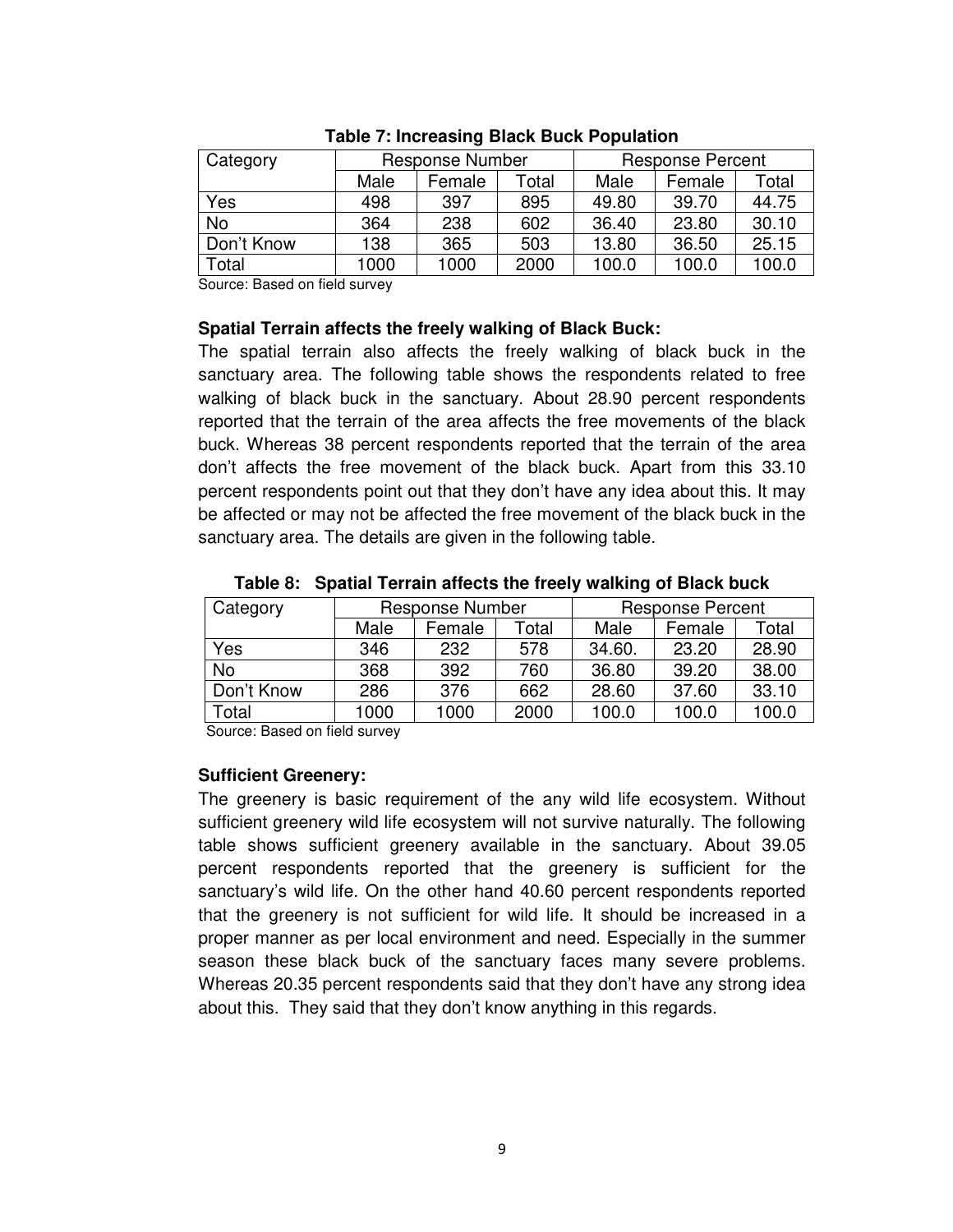| Category   | Response Number |        |       | <b>Response Percent</b> |        |       |
|------------|-----------------|--------|-------|-------------------------|--------|-------|
|            | Male            | Female | Total | Male                    | Female | Total |
| Yes        | 427             | 354    | 781   | 42.7                    | 35.40  | 39.05 |
| No         | 380             | 432    | 812   | 38.0                    | 43.20  | 40.60 |
| Don't Know | 193             | 214    | 407   | 19.3                    | 21.40  | 20.35 |
| Total      | 1000            | 1000   | 2000  | 1000                    | 100.0  | 100.0 |

**Table 9: Greenery is Sufficient for Survival of Black Buck** 

Source: Based on field survey

## **Extra Fodder during Summer Session:**

The table shows about the fodder facility provided by sanctuary staff. The result shows that only 9.50 percent people are agreed that staff provide extra fodder during summer. The result is very disappointing. Because 50.10 percent respondents reported that they don't provide extra fodder during summer session. This must be checked otherwise it will affect the wild life animal health in negative way. Apart from this 40.40 percent respondents have no any idea whether they provide fodder in summer season because in the summer temperature goes up to 50 $^{\circ}$  C. In this time it is very hard to survive without sufficient fodder.

| Category   | <b>Response Number</b> |                 |      | <b>Response Percent</b> |        |       |  |  |
|------------|------------------------|-----------------|------|-------------------------|--------|-------|--|--|
|            | Male                   | Female<br>Total |      |                         | Female | Total |  |  |
| Yes        | 152                    | 38              | 190  | 15.20                   | 3.80   | 9.50  |  |  |
| No         | 472                    | 530             | 1002 | 47.20                   | 53.0   | 50.10 |  |  |
| Don't Know | 376                    | 432             | 808  | 37.60                   | 43.20  | 40.40 |  |  |
| Total      | 1000                   | 1000            | 2000 | 100.0                   | 100.0  | 100.0 |  |  |

**Table 10: Extra Fodder during Summer Session** 

Source: Based on field survey

## **Sufficient Water Facility:**

The given table shows the water facility provided by forest department during summer season. About 32.10 percent respondents reported that sufficient water facility provided by sanctuary staff. On the other hand 35.15 respondents reported that sufficient water facility has not been provided by sanctuary staff. About 32.75 percent respondents remarked that they don't have any idea whether sanctuary staff provides sufficient water or not. The details are given below.

**Table 11: Sufficient Water Facility provided by Forest Department** 

| Category   | Response Number |        |       | <b>Response Percent</b> |        |       |  |
|------------|-----------------|--------|-------|-------------------------|--------|-------|--|
|            | Male            | Female | Total | Male                    | Female | Total |  |
| Yes        | 389             | 253    | 642   | 38.9                    | 25.30  | 32.10 |  |
| No         | 312             | 391    | 703   | 31.2                    | 39.10  | 35.15 |  |
| Don't Know | 299             | 356    | 655   | 29.9                    | 35.60  | 32.75 |  |
| Total      | 1000            | 1000   | 2000  | 100                     | 100.0  | 100.0 |  |

Source: Based on field survey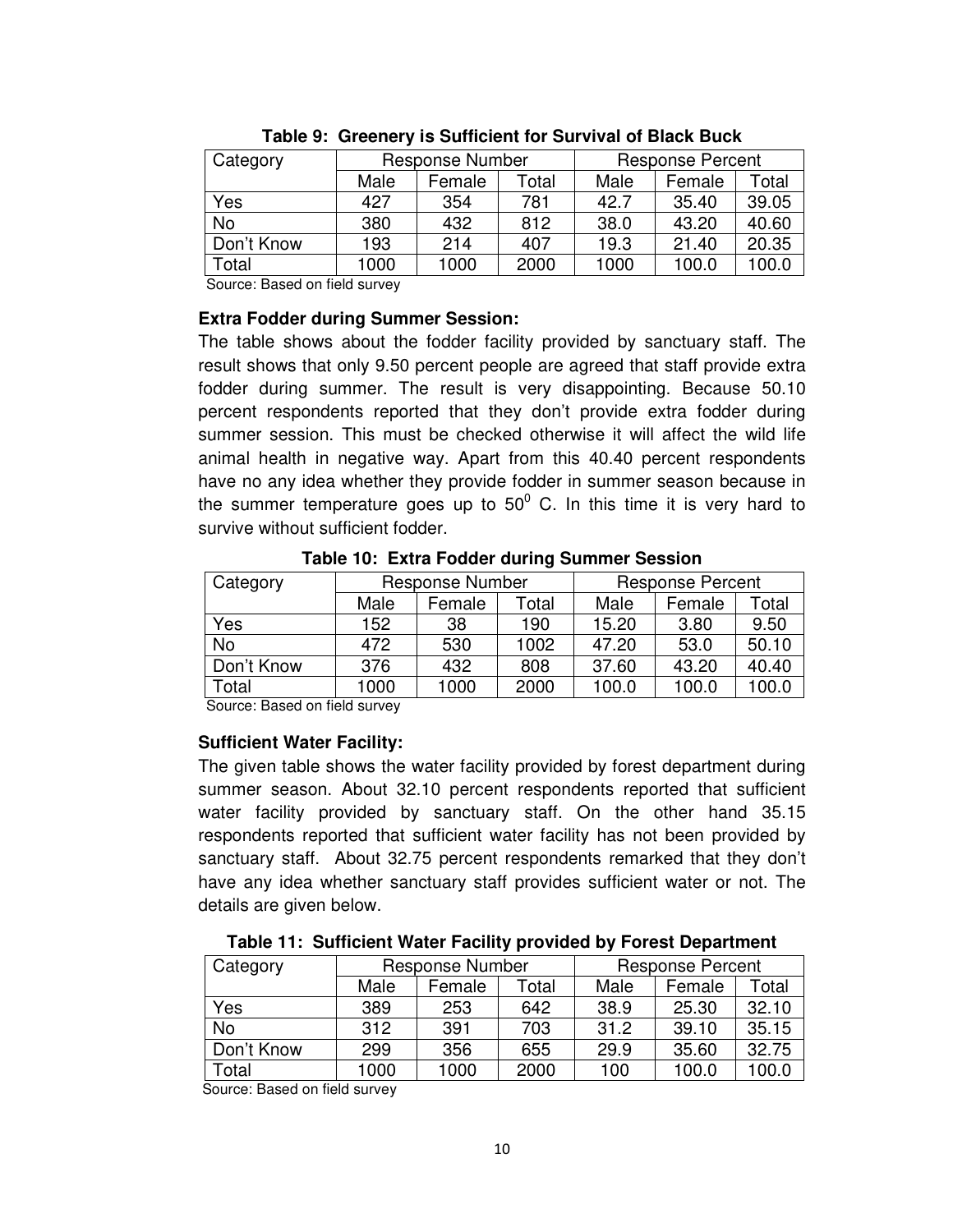## **Hunting Activities:**

The wild life hunting is completely banned in the state. Though the following table shows that there are still some illegal hunting prevails in some areas of black buck sanctuary. Only 5.35 percent respondents reported that hunting activities are continuing in some part of the sanctuary. Whereas 52 percent respondents reported that there is no any hunting activities carried out in the sanctuary area. It is also noticeable that 42.65 percent respondents have no idea about hunting activities in the sanctuary area. The details are given in the following table.

| Category   | <b>Response Number</b> |        |       | <b>Response Percent</b> |        |       |
|------------|------------------------|--------|-------|-------------------------|--------|-------|
|            | Male                   | Female | Total | Male                    | Female | Total |
| Yes        | 085                    | 022    | 107   | 08.50                   | 02.20  | 05.35 |
| No         | 529                    | 511    | 1040  | 52.90                   | 51.10  | 52.0  |
| Don't Know | 386                    | 467    | 853   | 38.60                   | 46.70  | 42.65 |
| Total      | 1000                   | 1000   | 2000  | 100.0                   | 100.0  | 100.0 |

**Table 12: Hunting Activities in Sanctuary Area** 

Source: Based on field survey

## **Negative Impact on Agricultural Field:**

The following table shows that there are tremendous negative impacts on agricultural fields of surrounding villages of the sanctuary. The fencing of the sanctuary area is not proper. Due to this some black bucks go outside the boundary area and enter in agricultural fields. About 71.20 percent respondents reported that there are negative impacts due to black buck entry in the agricultural fields. Only 9.30 percent respondents said that there are no any negative impacts due to black bucks. About 19.50 percent respondents didn't have any idea whether negative or positive.

| Category     | <b>Response Number</b> |        |                   | Response percent |        |       |
|--------------|------------------------|--------|-------------------|------------------|--------|-------|
|              | Male                   | Female | <sup>-</sup> otal | Male             | Female | Total |
| Yes          | 756                    | 668    | 1424              | 75.60            | 66.80  | 71.20 |
| <b>No</b>    | 55                     | 131    | 186               | 5.50             | 13.10  | 9.30  |
| Don't Know   | 189                    | 201    | 390               | 18.90            | 20.10  | 19.50 |
| <b>Total</b> | 1000                   | 1000   | 2000              | 100.0            | 100.0  | 100.0 |

**Table 13: Negative Impact on Agricultural field due to Black buck** 

Source: Based on field survey

## **Conclusion:**

Conservation of wildlife outside protected areas needs a holistic approach from the Government, local people and NGOs. The conservation efforts should involve local people with a sizeable flow of benefits to them coupled with active management initiatives from the forest departments including management of habitats. Timely compensation for crop damage and livestock killings should be addressed immediately. Spreading awareness about wildlife